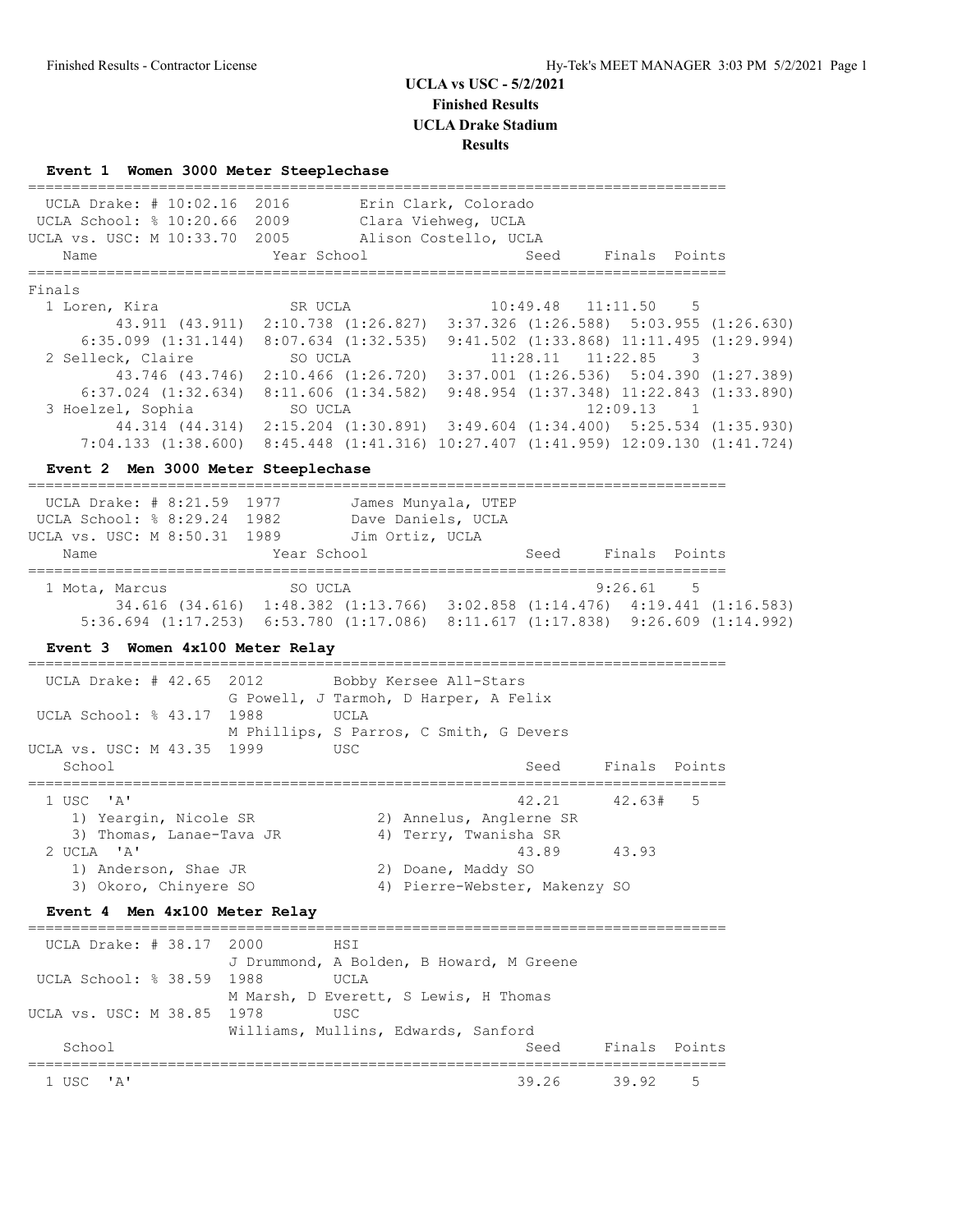### **....Event 4 Men 4x100 Meter Relay**

| 1) Burnett, Davonte JR | 2) Stewart, Brendon JR  |     |
|------------------------|-------------------------|-----|
| 3) Christon, Kenan SO  | 4) Ramey, Nicholas SO   |     |
| $--$ UCLA $'A'$        | 39.29                   | DNF |
| 1) Moore, Cristian SO  | 2) Holloway, Seth JR    |     |
| 3) Turner, Ismail SO   | 4) Schrage, Harrison SR |     |

#### **Event 5 Women 1500 Meter Run**

================================================================================ UCLA Drake: # 4:07.41 1988 Linda Sheskey, Athletics West UCLA School: % 4:07.69 2003 Lena Nilsson, UCLA UCLA vs. USC: M 4:12.05 1997 Grazyna Penc, USC Name The Year School Contract Seed Finals Points ================================================================================ 1 Carter, Paige JR UCLA 4:29.67 4:27.48 5 53.447 (53.447) 2:05.335 (1:11.888) 3:15.302 (1:09.968) 4:27.475 (1:12.173) 2 George, Gwyn SO UCLA 4:26.71 4:29.55 3 53.272 (53.272) 2:05.516 (1:12.244) 3:15.542 (1:10.026) 4:29.549 (1:14.007) 3 Tavella, Emma FR UCLA 4:40.28 4:31.71 1 53.431 (53.431) 2:05.639 (1:12.208) 3:16.024 (1:10.386) 4:31.705 (1:15.681) 4 Bautista, Alyssa JR UCLA 4:50.87 53.132 (53.132) 2:06.133 (1:13.001) 3:26.333 (1:20.201) 4:50.865 (1:24.532) -- Calcagnie, Morgan SO UCLA BOSS SO UCLA 53.137 (53.137) 2:05.415 (1:12.278)

#### **Event 6 Men 1500 Meter Run**

================================================================================ UCLA Drake: # 3:37.29 1977 Steve Scott, UCI UCLA School: % 3:35.26 2005 John Rankin, UCLA UCLA vs. USC: M 3:40.39 2005 John Rankin, UCLA Name Year School Seed Finals Points ================================================================================ 1 Gleason, George SR USC 3:46.29 3:46.61 5 46.048 (46.048) 1:48.834 (1:02.787) 2:48.692 (59.858) 3:46.601 (57.910) 2 Herold, Peter FR UCLA 3:47.03 3 46.600 (46.600) 1:49.016 (1:02.416) 2:48.492 (59.476) 3:47.027 (58.536) 3 Kabbara, Munir SO UCLA 3:49.71 3:47.24 1 46.922 (46.922) 1:49.574 (1:02.652) 2:49.158 (59.584) 3:47.232 (58.074) 4 Wilbur, Dylan FR UCLA 3:51.40 3:47.71 46.773 (46.773) 1:49.337 (1:02.564) 2:49.313 (59.976) 3:47.707 (58.394) 5 Stone, Anthony FR UCLA 3:49.55 3:47.98 46.453 (46.453) 1:49.281 (1:02.828) 2:49.033 (59.752) 3:47.974 (58.941) 6 Riley, Darius SO UCLA 3:51.37 3:49.32 46.626 (46.626) 1:49.414 (1:02.788) 2:48.886 (59.472) 3:49.314 (1:00.428) 7 Ratkovich, Mason SO UCLA 3:50.54 3:51.92 46.258 (46.258) 1:49.092 (1:02.834) 2:49.041 (59.950) 3:51.920 (1:02.879) 8 Ligas, Josh FR USC 3:54.13 3:52.27 46.296 (46.296) FR USC 3:54.13 3:52.27<br>46.296 (46.296) 1:49.196 (1:02.901) 2:48.894 (59.698) 3:52.261 (1:03.367)<br>1.51.66 3:57.75 5:51.66 3:57.75 9 Parker, Jake 46.861 (46.861) 1:49.502 (1:02.642) 2:51.861 (1:02.359) 3:57.748 (1:05.887) 10 Martinez, Andrew SO UCLA 3:49.59 4:00.21 47.296 (47.296) 1:50.155 (1:02.860) 2:54.260 (1:04.106) 4:00.204 (1:05.944) 11 Lawson, DJ SR UCLA 3:50.58 4:00.26 47.058 (47.058) 1:49.817 (1:02.759) 2:54.087 (1:04.270) 4:00.258 (1:06.171)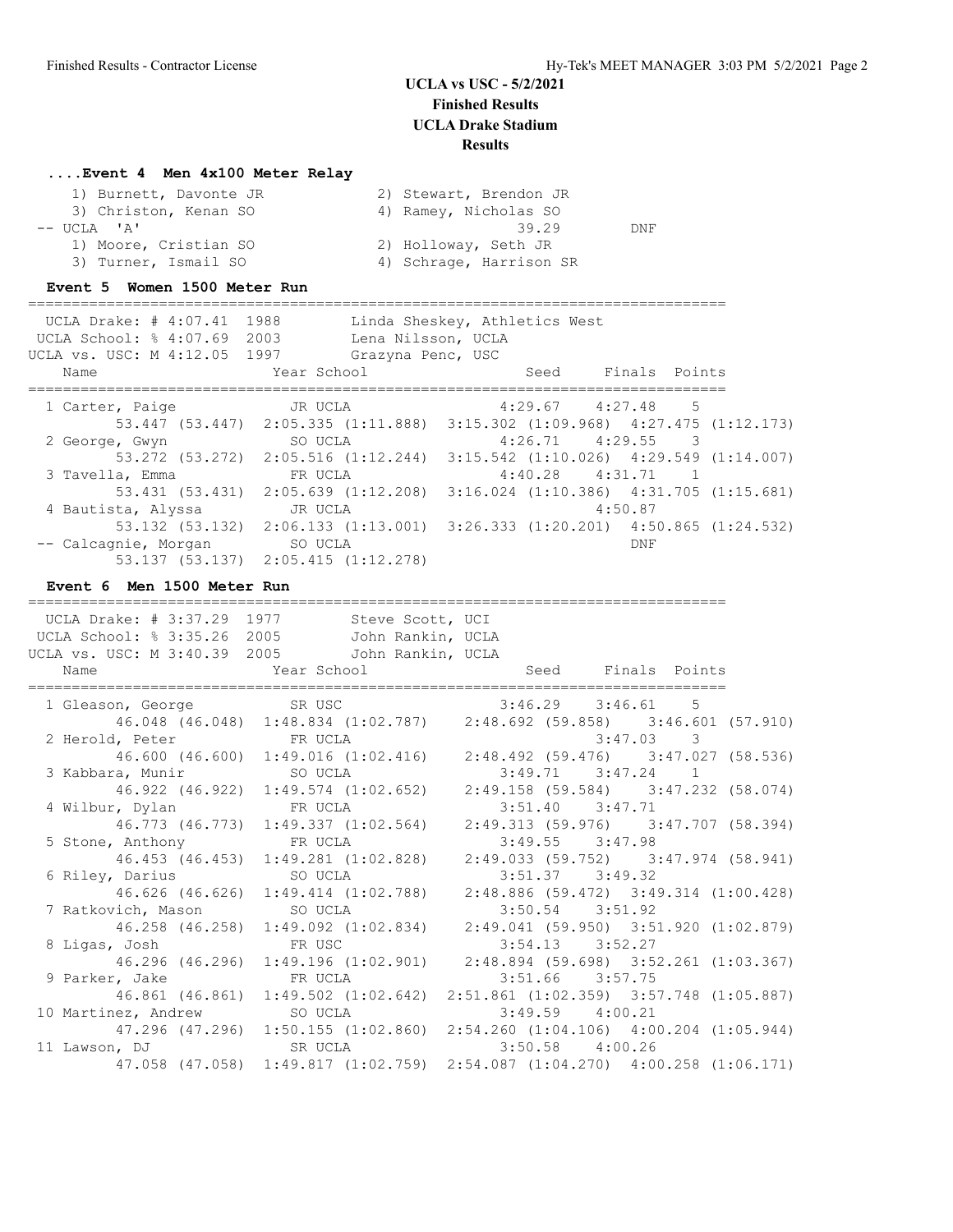**Finished Results**

**UCLA Drake Stadium**

#### **Results**

### **....Event 6 Men 1500 Meter Run**

 12 Dempsey, John JR USC 3:58.13 4:03.25 47.197 (47.197) 1:50.428 (1:03.232) 2:55.089 (1:04.661) 4:03.248 (1:08.160) -- Mota, Marcus SO UCLA 43.387 (43.387) 1:47.366 (1:03.979)

### **Event 7 Women 100 Meter Hurdles**

| UCLA Drake: $\#$ 12.61<br>UCLA School: % 12.61<br>UCLA vs. USC: M 12.70<br>Name                                                                                                                                            | 1988<br>1988<br>2006 | Gail Devers, UCLA<br>Gail Devers, UCLA<br>Ginnie Crawford, USC<br>Year School                   | Seed<br>------------                                                 | Finals Wind Points                                                            |                                      |             |
|----------------------------------------------------------------------------------------------------------------------------------------------------------------------------------------------------------------------------|----------------------|-------------------------------------------------------------------------------------------------|----------------------------------------------------------------------|-------------------------------------------------------------------------------|--------------------------------------|-------------|
| 1 Cockrell, Anna<br>2 Jones, Jasmine<br>3 McGlaston, Mecca<br>4 Chan, Alexandra                                                                                                                                            |                      | SR USC<br>FR USC<br>SR USC<br>SO UCLA                                                           | 12.69<br>12.89<br>13.06<br>14.71                                     | 12.79<br>13.05<br>13.26<br>14.53                                              | 1.5<br>1.5<br>1.5<br>1.5             | 5<br>3<br>1 |
| Event 8 Men 110 Meter Hurdles<br>UCLA Drake: # 13.00                                                                                                                                                                       | 1978                 | Ronaldo Nehemiah, Md                                                                            |                                                                      |                                                                               |                                      |             |
| UCLA School: % 13.22<br>UCLA vs. USC: M 13.30<br>Name                                                                                                                                                                      | 1978<br>1980         | Greg Foster, UCLA<br>Greq Foster, UCLA<br>Year School                                           | Seed                                                                 | Finals Wind Points                                                            |                                      |             |
| 1 Ojora, Omotade<br>2 Lieb, Aiden<br>Event 9 Women 400 Meter Dash                                                                                                                                                          |                      | JR USC<br>FR UCLA                                                                               | 13.68<br>14.68                                                       | 13.85<br>15.09                                                                | 0.5<br>0.5                           | 5<br>3      |
| UCLA Drake: # 49.89<br>UCLA School: % 49.96<br>UCLA vs. USC: M 50.90<br>Name                                                                                                                                               | 1985<br>2005<br>2005 | Jarmila Kratochvilova, Cze<br>Monique Henderson, UCLA<br>Monique Henderson, UCLA<br>Year School | Seed                                                                 | Finals                                                                        | Points                               |             |
| 1 Roberts, Kaelin<br>2 Anderson, Shae<br>3 Constantine, Kyra<br>4 Lear, Bailey<br>5 Yeargin, Nicole<br>6 Harris, Kimberly<br>7 Serville, Rae-Anne<br>8 Ford, Jan'Taijah<br>9 Johnson, Kyrah<br>Event 10 Men 400 Meter Dash |                      | SR USC<br>JR UCLA<br>SR USC<br>JR USC<br>SR USC<br>FR USC<br>FR USC<br>SO USC<br>JR UCLA        | 50.84<br>51.84<br>51.41<br>51.57<br>52.09<br>52.89<br>53.02<br>52.49 | 51.14<br>51.16<br>51.58<br>51.79<br>51.99<br>52.78<br>53.08<br>53.47<br>57.04 | __________<br>5<br>3<br>$\mathbf{1}$ |             |
| __________________________________<br>UCLA Drake: # 44.32<br>UCLA School: % 43.87<br>UCLA vs. USC: M 44.43<br>Name                                                                                                         | 1986<br>1988<br>1992 | Gabriel Tiacoh, Washington State<br>Steve Lewis, UCLA<br>Quincy Watts, USC<br>Year School       | Seed                                                                 | Finals                                                                        | Points                               |             |

 1 Herron, Brian SO USC 45.85 46.38 5 2 Ramey, Nicholas SO USC 46.41 46.65 3 3 Turner, Ismail SO UCLA 46.83 46.83 1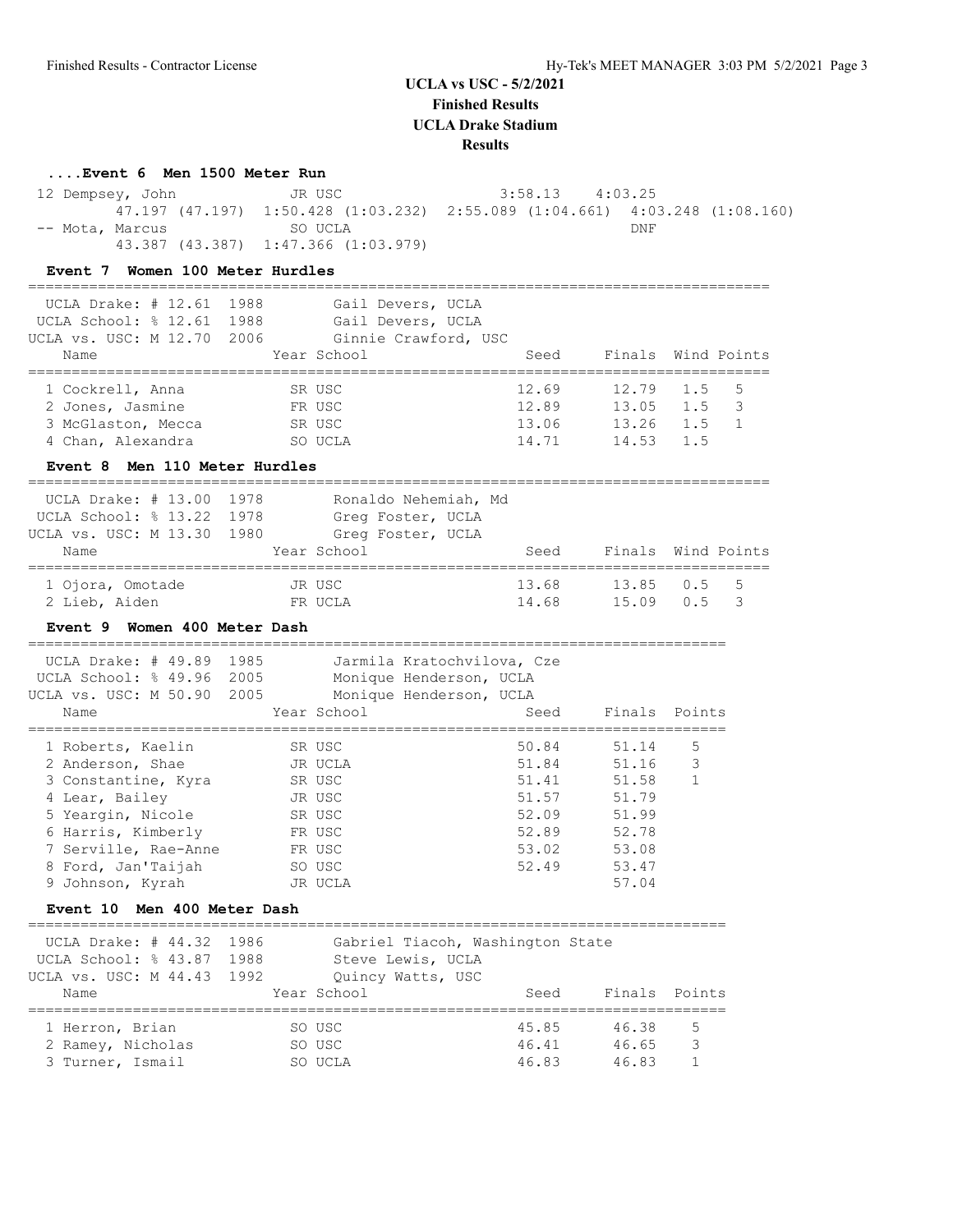**Finished Results**

**UCLA Drake Stadium**

**Results**

| Event 10 Men 400 Meter Dash |         |       |       |
|-----------------------------|---------|-------|-------|
| 4 Hill, Christopher         | FR UCLA | 48.86 | 47.08 |
| 5 Misener-Daley, Myles      | SO UCLA | 47.07 | 47.34 |

### **Event 11 Women 100 Meter Dash**

| UCLA Drake: # 10.93 1982<br>UCLA School: % 10.97 1987<br>UCLA vs. USC: M 11.11 1998 | Evelyn Ashford, Puma<br>Gail Devers, UCLA<br>Shakedia Jones, UCLA |       |                    |     |    |        |
|-------------------------------------------------------------------------------------|-------------------------------------------------------------------|-------|--------------------|-----|----|--------|
| Name                                                                                | Year School                                                       | Seed  | Finals Wind Points |     |    |        |
|                                                                                     |                                                                   |       |                    |     |    |        |
| 1 Terry, Twanisha                                                                   | SR USC                                                            | 10.98 | 11.09M             | 0.7 | .5 |        |
| 2 Thomas, Lanae-Tava                                                                | JR USC                                                            | 11.16 | 11.20              | 0.7 | 3  |        |
| 3 Annelus, Anglerne                                                                 | SR USC                                                            | 11.06 | 11.27              | 0.7 |    |        |
| 4 Okoro, Chinyere                                                                   | SO UCLA                                                           | 11.57 | 11.66              | 0.7 |    | 11.655 |
| 5 Doane, Maddy                                                                      | SO UCLA                                                           | 11.63 | 11.66              | 0.7 |    | 11.658 |
| 6 Miles, Kenyla                                                                     | JR UCLA                                                           | 12.22 | 12.22              | 0.7 |    |        |
|                                                                                     |                                                                   |       |                    |     |    |        |

## **Event 12 Men 100 Meter Dash**

===================================================================================== ---<br>--be: # 9.97 2015 Andr

| UCLA Drake: # 9.97 2015 | Andre Degrasse, USC      |                               |                    |                          |
|-------------------------|--------------------------|-------------------------------|--------------------|--------------------------|
| UCLA School: % 9.90     | 1996<br>Ato Bolden, UCLA |                               |                    |                          |
| UCLA vs. USC: M 10.04   |                          | Bolden ('96) & DeGrasse ('15) |                    |                          |
| Name                    | Year School              | Seed                          | Finals Wind Points |                          |
| 1 Burnett, Davonte      | JR USC                   | 10.42                         | $10.22 - 0.2$ 5    |                          |
| 2 Holloway, Seth        | JR UCLA                  | 10.37                         | $10.56 - 0.2$      | $\overline{\phantom{a}}$ |
| 3 Barnum, Alexander     | JR USC                   | 10.42                         | $10.58 - 0.2$      | $\overline{1}$           |
| 4 Robinson, Daniel      | JR USC                   | 10.39                         | $10.65 - 0.2$      |                          |
| 5 Moore, Cristian       | SO UCLA                  | 10.54                         | $10.72 - 0.2$      |                          |
| 6 Brown, Deven          | FR UCLA                  | 10.80                         | $10.97 - 0.2$      |                          |
|                         |                          |                               |                    |                          |

## **Event 13 Women 800 Meter Run**

| Name |                                                                                                                                                   |                                                                     |                                                                                                                                                                                                                                                                                                                                                     |                                         |                                                                                                                                                                        |
|------|---------------------------------------------------------------------------------------------------------------------------------------------------|---------------------------------------------------------------------|-----------------------------------------------------------------------------------------------------------------------------------------------------------------------------------------------------------------------------------------------------------------------------------------------------------------------------------------------------|-----------------------------------------|------------------------------------------------------------------------------------------------------------------------------------------------------------------------|
|      | JR USC                                                                                                                                            |                                                                     |                                                                                                                                                                                                                                                                                                                                                     | 2:05.75                                 | 5                                                                                                                                                                      |
|      |                                                                                                                                                   |                                                                     |                                                                                                                                                                                                                                                                                                                                                     |                                         |                                                                                                                                                                        |
|      | JR USC                                                                                                                                            |                                                                     |                                                                                                                                                                                                                                                                                                                                                     | 2:06.63                                 | 3                                                                                                                                                                      |
|      |                                                                                                                                                   |                                                                     |                                                                                                                                                                                                                                                                                                                                                     |                                         |                                                                                                                                                                        |
|      |                                                                                                                                                   |                                                                     |                                                                                                                                                                                                                                                                                                                                                     |                                         | $\mathbf{1}$                                                                                                                                                           |
|      |                                                                                                                                                   |                                                                     |                                                                                                                                                                                                                                                                                                                                                     |                                         |                                                                                                                                                                        |
|      | SO USC                                                                                                                                            |                                                                     |                                                                                                                                                                                                                                                                                                                                                     |                                         |                                                                                                                                                                        |
|      |                                                                                                                                                   |                                                                     |                                                                                                                                                                                                                                                                                                                                                     |                                         |                                                                                                                                                                        |
|      | SR USC                                                                                                                                            |                                                                     |                                                                                                                                                                                                                                                                                                                                                     |                                         |                                                                                                                                                                        |
|      |                                                                                                                                                   |                                                                     |                                                                                                                                                                                                                                                                                                                                                     |                                         |                                                                                                                                                                        |
|      |                                                                                                                                                   |                                                                     |                                                                                                                                                                                                                                                                                                                                                     |                                         |                                                                                                                                                                        |
|      |                                                                                                                                                   |                                                                     |                                                                                                                                                                                                                                                                                                                                                     |                                         |                                                                                                                                                                        |
|      | UCLA Drake: $\#$ 1:59.70<br>1 Russell, Jemima<br>2 Brewer, Alyssa<br>3 Jendrezak, Kate<br>4 Paez, Abygail<br>5 Daly, Jennifer<br>6 Stanly, Dakota | 1983<br>UCLA School: % 2:02.26 2002<br>UCLA vs. USC: M 2:02.24 1999 | Year School<br>$1:00.983$ $(1:00.983)$ $2:05.748$ $(1:04.766)$<br>$1:01.486$ $(1:01.486)$ $2:06.628$ $(1:05.142)$<br>FR UCLA<br>$1:01.748$ $(1:01.748)$ $2:06.840$ $(1:05.092)$<br>$1:02.748$ $(1:02.748)$ $2:15.448$ $(1:12.701)$<br>$1:05.390$ $(1:05.390)$ $2:20.391$ $(1:15.001)$<br>JR UCLA<br>$1:05.582$ $(1:05.582)$ $2:21.438$ $(1:15.856)$ | Lena Nilsson, UCLA<br>Grazyna Penc, USC | Robin Campbell, Stanford TC<br>Finals Points<br>Seed<br>2:04.95<br>2:04.93<br>$2:10.53$ $2:06.84$<br>$2:14.82$ $2:15.45$<br>$2:13.75$ $2:20.40$<br>$2:27.89$ $2:21.44$ |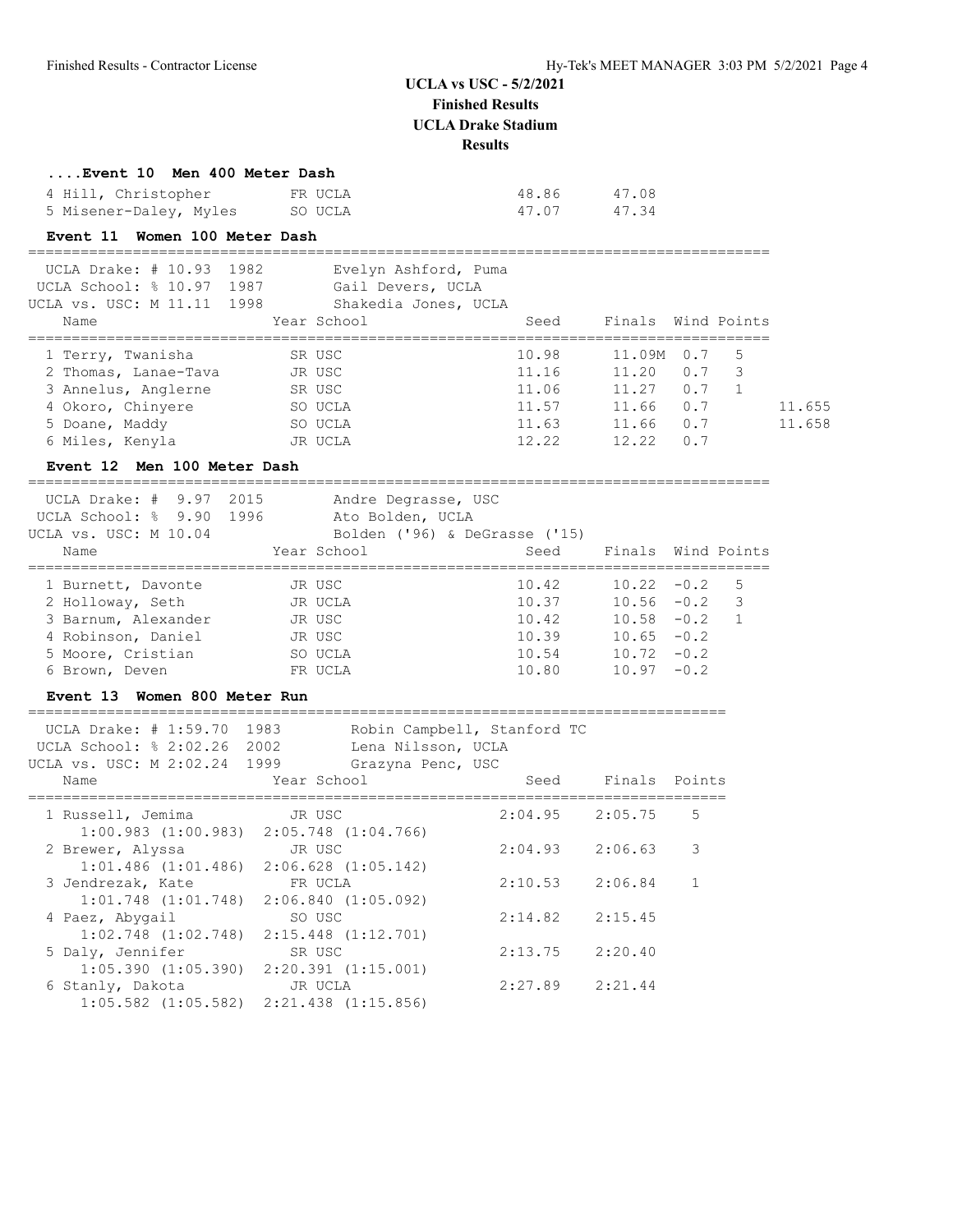## **Event 14 Men 800 Meter Run**

| UCLA Drake: # 1:43.90 1974                                                                                                                                 |                  | Rich Wohlhuter, UCTC                                              |         |                |                    |
|------------------------------------------------------------------------------------------------------------------------------------------------------------|------------------|-------------------------------------------------------------------|---------|----------------|--------------------|
| UCLA School: % 1:44.71 2011<br>UCLA vs. USC: M 1:46.47                                                                                                     | 1978             | Cory Primm, UCLA<br>Rayfield Beaton, USC                          |         |                |                    |
| Name                                                                                                                                                       | Year School      |                                                                   | Seed    | Finals Points  |                    |
| 1 Jewett, Isaiah<br>52.798 (52.798) 1:45.793 (52.995)                                                                                                      | SR USC           |                                                                   | 1:46.11 | 1:45.80M       | 5                  |
| 2 Van Dorpe, Sam<br>53.008 (53.008) 1:48.647 (55.640)                                                                                                      | JR USC           |                                                                   | 1:48.85 | 1:48.65        | 3                  |
| 3 Charvet, Jett<br>53.363 (53.363) 1:50.320 (56.957)                                                                                                       | JR UCLA          |                                                                   | 1:52.43 | 1:50.32        | $\mathbf{1}$       |
| 4 Carter, Jack<br>53.931 (53.931) 1:52.375 (58.444)                                                                                                        | FR USC           |                                                                   | 1:54.35 | 1:52.38        |                    |
| 5 Wingo, Kai<br>54.481 (54.481) 1:58.178 (1:03.697)                                                                                                        | FR UCLA          |                                                                   | 1:55.00 | 1:58.18        |                    |
| Event 15 Women 400 Meter Hurdles                                                                                                                           |                  |                                                                   |         |                |                    |
| UCLA Drake: # 55.05 2004<br>UCLA School: % 52.95 2004<br>UCLA vs. USC: M 55.37 2008                                                                        |                  | Brenda Taylor, Nike<br>Sheena Johnson, UCLA<br>Nicole Leach, UCLA |         |                |                    |
| Name<br>------------------                                                                                                                                 | Year School      |                                                                   | Seed    | Finals Points  |                    |
| 1 Cockrell, Anna                                                                                                                                           | SR USC           |                                                                   | 55.23   | 55.59          | 5                  |
| 2 Bernard-Joseph, Breanna JR USC                                                                                                                           |                  |                                                                   | 59.49   | 57.93          | 3                  |
| 3 Brown, Nyree<br>Event 16 Men 400 Meter Hurdles                                                                                                           | JR UCLA          |                                                                   |         | 1:03.94        | $\mathbf{1}$       |
| UCLA Drake: # 47.45 1977<br>UCLA School: % 47.72<br>1988<br>UCLA vs. USC: M 49.48 2000 Felix Sanchez, USC                                                  |                  | Edwin Moses, Morehouse<br>Kevin Young, UCLA                       |         |                |                    |
| Name<br>=======================                                                                                                                            | Year School      |                                                                   | Seed    | Finals Points  |                    |
| 1 Samuel, Cameron<br>2 Ojora, Omotade                                                                                                                      | SR USC<br>JR USC |                                                                   | 49.09   | 51.00<br>58.18 | 5<br>3             |
| Event 17 Women 200 Meter Dash                                                                                                                              |                  |                                                                   |         |                |                    |
| ________________________________<br>UCLA Drake: # 22.3h<br>1982<br>UCLA School: % 22.23 1983<br>UCLA vs. USC: M 22.71 2004 Monique Henderson, UCLA<br>Name | Year School      | Randy Givens, Florida State<br>Florence Griffith, UCLA            | Seed    |                | Finals Wind Points |
| 1 Thomas, Lanae-Tava                                                                                                                                       | JR USC           |                                                                   | 22.64   | 23.54          | 2.4<br>5           |
| 2 Jones, Jasmine                                                                                                                                           | FR USC           |                                                                   | 23.81   | 23.87          | 2.4<br>3           |
| 3 Hinds, Jade                                                                                                                                              | JR UCLA          |                                                                   |         | 25.35          | 2.4<br>$\mathbf 1$ |
| -- Annelus, Anglerne                                                                                                                                       | SR USC           |                                                                   | 22.16   | DNF            | 2.4                |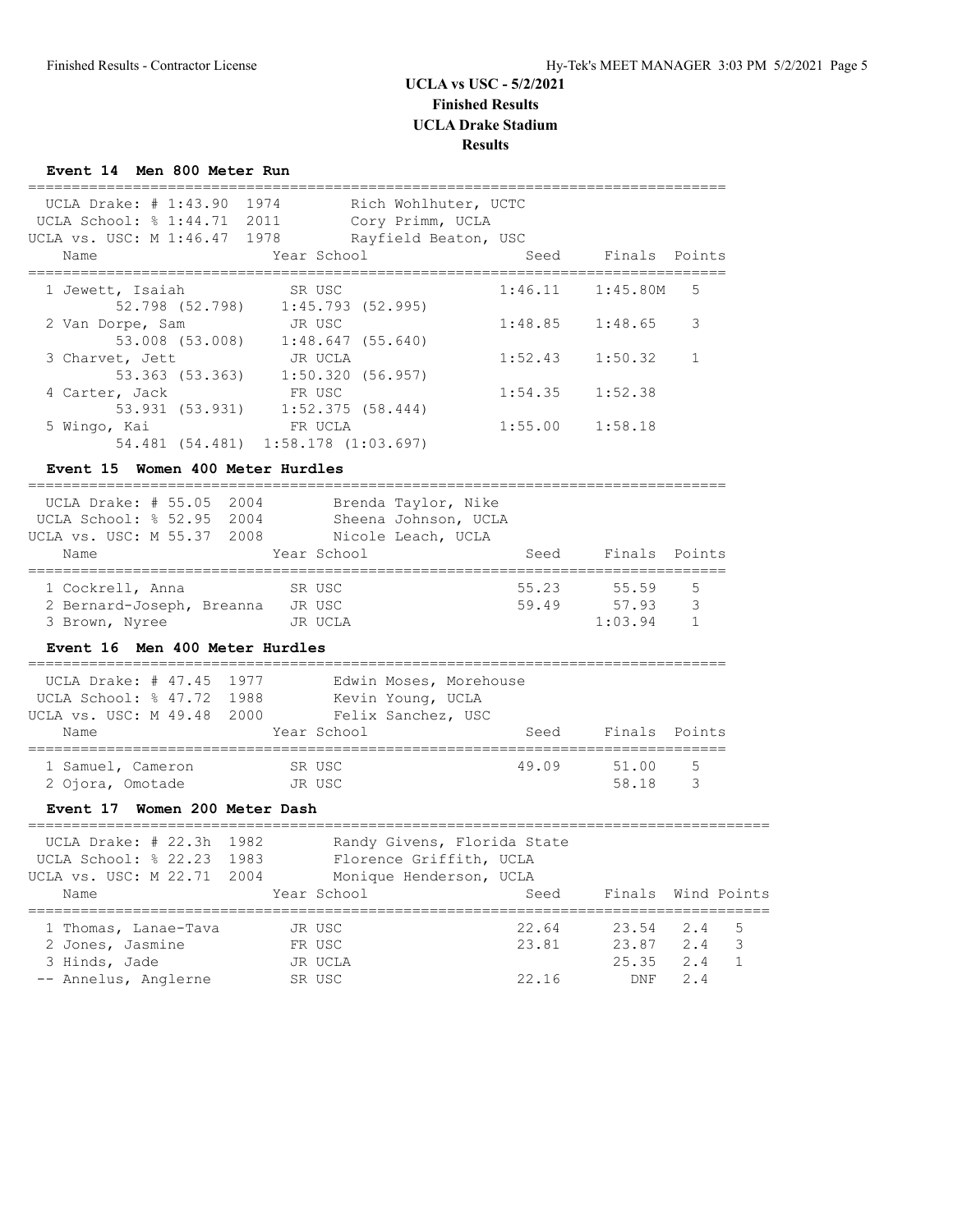# **Event 18 Men 200 Meter Dash**

| <b>Lvent</b> 18<br>men zuu meter Dasn |                                                                             |                         |                                                  |                |                  |               |
|---------------------------------------|-----------------------------------------------------------------------------|-------------------------|--------------------------------------------------|----------------|------------------|---------------|
| UCLA Drake: # 20.00 1996              | Ato Bolden, UCLA                                                            |                         |                                                  |                |                  |               |
| UCLA School: % 19.80 1996             | Ato Boldon, UCLA                                                            |                         |                                                  |                |                  |               |
| UCLA vs. USC: M 20.03 1978            | Clancy Edwards, USC                                                         |                         |                                                  |                |                  |               |
| Name                                  | Year School                                                                 | Seed                    | Finals Wind H# Points                            |                |                  |               |
| 1 Christon, Kenan                     | SO USC                                                                      | 21.62                   | 21.17                                            | 0.2            | 2                | 5             |
| 2 Ramey, Nicholas                     | <b>Example 25 SO USC</b>                                                    | 21.36                   | 21.51                                            |                | $0.2 \quad 2$    | $\mathcal{S}$ |
| 3 Burnett, Davonte                    | JR USC                                                                      | 21.35                   | 21.71                                            |                | 1.6 <sub>1</sub> | $\mathbf{1}$  |
| 4 Barnum, Alexander                   | JR USC                                                                      | 21.30                   | 22.17                                            | $1.6 \quad 1$  |                  |               |
| 5 Brown, Deven                        | FR UCLA                                                                     | 22.20                   | 22.20                                            | $0.2 \quad 2$  |                  |               |
| Event 19 Women 3000 Meter Run         |                                                                             |                         |                                                  |                |                  |               |
| Name                                  | Year School                                                                 | Seed                    | Finals Points                                    |                |                  |               |
| 1 Tavella, Emma                       | FR UCLA                                                                     | 9:46.91                 | 9:56.94                                          | $-5$           |                  |               |
|                                       | 40.088 (40.088) 2:03.106 (1:23.018) 3:23.084 (1:19.978) 4:45.797 (1:22.714) |                         |                                                  |                |                  |               |
|                                       | $6:07.401$ $(1:21.604)$ $7:26.355$ $(1:18.954)$                             | $8:44.751$ $(1:18.396)$ |                                                  |                |                  |               |
| 2 Carter, Paige                       | JR UCLA                                                                     |                         | $9:55.20$ 10:15.82                               | -3             |                  |               |
| 40.096 (40.096)                       | $2:03.080$ $(1:22.984)$                                                     |                         | $3:23.096$ $(1:20.016)$ $4:45.849$ $(1:22.754)$  |                |                  |               |
| $6:08.091$ $(1:22.242)$               | $7:34.024$ $(1:25.934)$                                                     |                         | $9:00.137$ $(1:26.113)$ $10:15.814$ $(1:15.677)$ |                |                  |               |
| 3 Bautista, Alyssa                    | JR UCLA                                                                     |                         | $10:05.95$ $10:26.27$                            | $\overline{1}$ |                  |               |
| 40.358 (40.358)                       | 2:03.427(1:23.069)                                                          |                         | $3:23.969$ $(1:20.542)$ $4:47.400$ $(1:23.431)$  |                |                  |               |
| $6:12.532$ $(1:25.132)$               | 7:39.411(1:26.879)                                                          |                         | $9:05.318$ $(1:25.907)$ $10:26.263$ $(1:20.946)$ |                |                  |               |
| 4 George, Gwyn                        | SO UCLA                                                                     |                         | 10:27.37                                         |                |                  |               |
| 40.482 (40.482)                       | $2:03.581$ $(1:23.099)$                                                     |                         | $3:25.172$ $(1:21.591)$ $4:51.201$ $(1:26.030)$  |                |                  |               |
| $6:20.861$ $(1:29.660)$               | $7:46.418$ $(1:25.557)$                                                     |                         | $9:10.486$ $(1:24.068)$ $10:27.370$ $(1:16.884)$ |                |                  |               |
| 5 Werner, Annabelle                   | JR UCLA                                                                     |                         | 10:07.95  10:30.11                               |                |                  |               |
| 40.374 (40.374)                       | $2:03.379$ $(1:23.005)$                                                     |                         | $3:24.594$ $(1:21.215)$ $4:49.784$ $(1:25.190)$  |                |                  |               |
| 6:17.835(1:28.051)                    | 7:46.470(1:28.636)                                                          |                         | $9:10.501$ $(1:24.031)$ $10:30.103$ $(1:19.602)$ |                |                  |               |
| 6 Villegas, Marisa                    | SR UCLA                                                                     |                         | $10:37.95$ $10:33.05$                            |                |                  |               |
| 40.894 (40.894)                       | $2:04.276$ $(1:23.382)$                                                     |                         | $3:29.544$ $(1:25.268)$ $4:55.086$ $(1:25.542)$  |                |                  |               |
| $6:21.147$ $(1:26.061)$               | $7:49.034$ $(1:27.887)$                                                     |                         | $9:13.484$ $(1:24.450)$ $10:33.048$ $(1:19.564)$ |                |                  |               |
| 7 Johnson, Ashley                     | FR UCLA                                                                     |                         | 11:02.25                                         |                |                  |               |
| 40.618 (40.618)                       | $2:03.679$ (1:23.061) 3:25.308 (1:21.629) 4:51.382 (1:26.075)               |                         |                                                  |                |                  |               |
| $6:21.115$ $(1:29.733)$               | $7:53.952$ $(1:32.837)$                                                     |                         | $9:30.993$ $(1:37.041)$ $11:02.250$ $(1:31.258)$ |                |                  |               |
| 8 Calcagnie, Morgan                   | SO UCLA                                                                     |                         | 11:22.84                                         |                |                  |               |
| 40.700 (40.700)                       | $2:04.264$ $(1:23.564)$                                                     |                         | $3:30.149$ $(1:25.885)$ $5:04.024$ $(1:33.875)$  |                |                  |               |

## **Event 20 Men 3000 Meter Run**

| Name                    | Year School                                     | Finals Points<br>Seed                           |
|-------------------------|-------------------------------------------------|-------------------------------------------------|
| 1 Stone, Anthony        | FR UCLA                                         | 8:32.66 5                                       |
|                         | 35.843 (35.843) 1:45.977 (1:10.134)             | $2:56.254$ $(1:10.278)$ $4:07.522$ $(1:11.268)$ |
| $5:16.832$ $(1:09.311)$ | $6:27.038$ $(1:10.206)$                         | $7:35.150$ $(1:08.112)$ $8:32.659$ $(57.509)$   |
| 2 Gleason, George       | SR USC                                          | $8:24.16$ $8:32.94$<br>3                        |
| 35.323 (35.323)         | $1:45.504$ $(1:10.181)$                         | $2:55.949$ $(1:10.446)$ $4:07.259$ $(1:11.310)$ |
|                         | $5:17.022$ $(1:09.764)$ $6:27.372$ $(1:10.350)$ | $7:35.326$ $(1:07.954)$ $8:32.937$ $(57.611)$   |
| 3 Kabbara, Munir        | SO UCLA                                         | $8:13.55$ $8:33.33$ 1                           |
| 35.579 (35.579)         | $1:45.698$ $(1:10.119)$                         | $2:56.100$ $(1:10.403)$ $4:07.414$ $(1:11.314)$ |
|                         | $5:17.207$ $(1:09.794)$ $6:27.649$ $(1:10.442)$ | $7:35.578$ $(1:07.929)$ $8:33.325$ $(57.747)$   |

6:41.169 (1:37.145) 8:18.337 (1:37.168) 9:54.389 (1:36.052) 11:22.832 (1:28.444)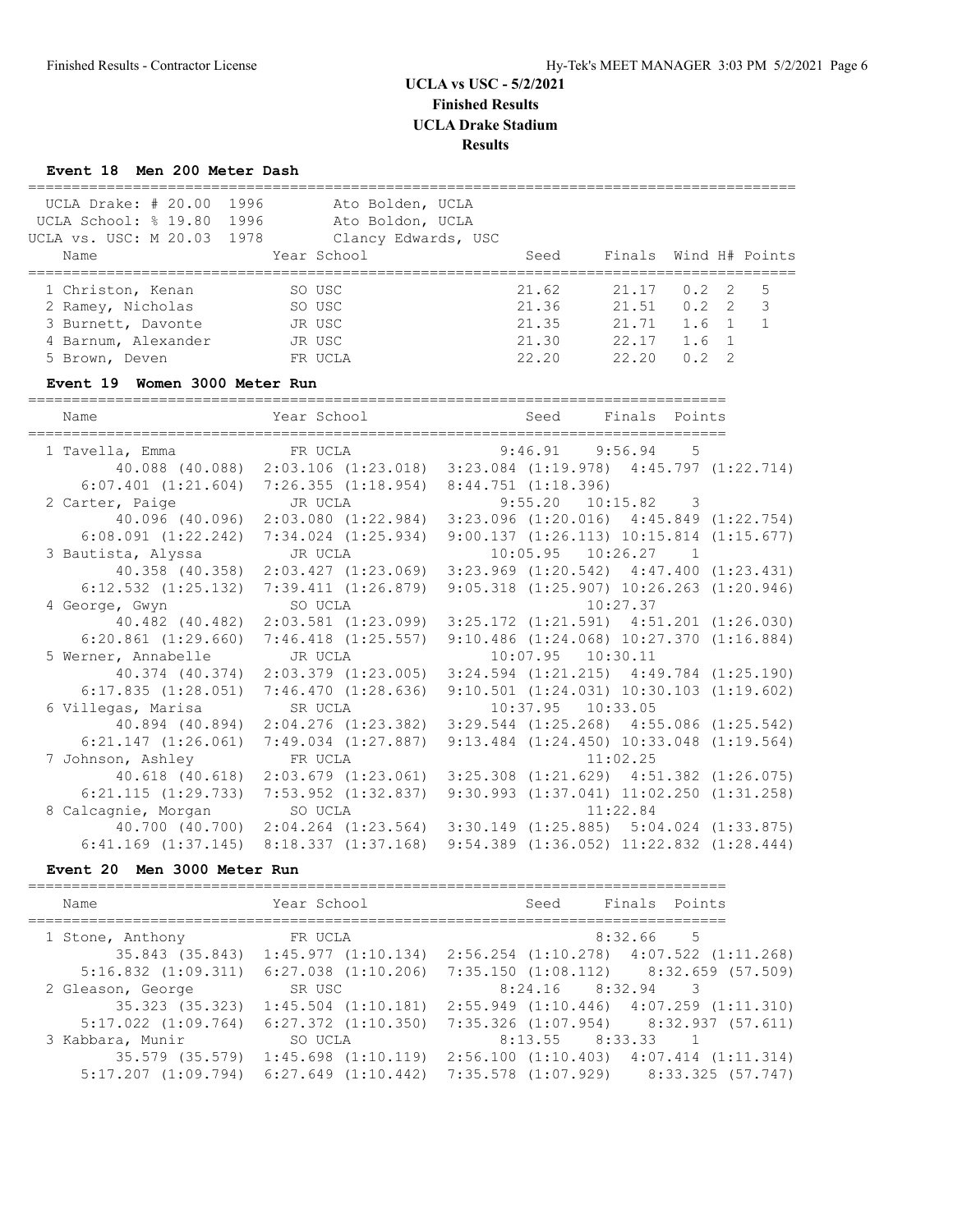**Finished Results**

**UCLA Drake Stadium**

**Results**

### **....Event 20 Men 3000 Meter Run**

| 4 Riley, Darius                                 |                                                                                                                                                                                                                                                                                                   |
|-------------------------------------------------|---------------------------------------------------------------------------------------------------------------------------------------------------------------------------------------------------------------------------------------------------------------------------------------------------|
| 35.085 (35.085)<br>$1:45.348$ $(1:10.263)$      |                                                                                                                                                                                                                                                                                                   |
| $6:27.050$ $(1:10.288)$                         | $7:35.186$ (1:08.136) 8:33.501 (58.315)                                                                                                                                                                                                                                                           |
| FR UCLA                                         | 8:40.87                                                                                                                                                                                                                                                                                           |
| $1:45.844$ $(1:10.065)$                         | $2:56.136$ $(1:10.293)$ $4:07.394$ $(1:11.258)$                                                                                                                                                                                                                                                   |
| $6:27.542$ $(1:10.267)$                         |                                                                                                                                                                                                                                                                                                   |
| 6 Martinez, Andrew SO UCLA                      | 8:42.61                                                                                                                                                                                                                                                                                           |
| 36.137 (36.137)<br>$1:46.219$ $(1:10.082)$      |                                                                                                                                                                                                                                                                                                   |
| 6:27.947(1:10.398)                              | $7:36.655$ $(1:08.708)$ $8:42.603$ $(1:05.948)$                                                                                                                                                                                                                                                   |
| SR UCLA                                         |                                                                                                                                                                                                                                                                                                   |
| 34.408 (34.408)<br>$1:44.296$ $(1:09.888)$      |                                                                                                                                                                                                                                                                                                   |
| $5:16.592$ $(1:11.924)$ $6:27.270$ $(1:10.678)$ |                                                                                                                                                                                                                                                                                                   |
|                                                 | SO UCLA 8:24.39 8:33.51<br>$2:55.845$ $(1:10.498)$ $4:07.183$ $(1:11.338)$<br>$7:36.294$ $(1:08.752)$ $8:40.861$ $(1:04.567)$<br>$2:56.517$ $(1:10.299)$ $4:07.694$ $(1:11.177)$<br>8:26.14 8:56.77<br>$2:54.645$ $(1:10.349)$ $4:04.668$ $(1:10.024)$<br>7:39.304 (1:12.034) 8:56.762 (1:17.458) |

#### **Event 21 Women 4x400 Meter Relay**

| UCLA Drake: # 3:28.75 2009     |                                              | World Class TC          |                               |                    |  |
|--------------------------------|----------------------------------------------|-------------------------|-------------------------------|--------------------|--|
|                                | C Rodriquez, M Perry, T Hastings, A Felix    |                         |                               |                    |  |
| UCLA School: % 2:37.57 2003    | UCLA                                         |                         |                               |                    |  |
|                                | S Roseby, S Johnson, A McKinnon, M Henderson |                         |                               |                    |  |
| UCLA vs. USC: M 3:31.66 1998   | USC                                          |                         |                               |                    |  |
|                                | Danvers, Estes, Langerholc, Edmonson         |                         |                               |                    |  |
| School                         |                                              |                         |                               | Seed Finals Points |  |
| 1 USC 'A'                      |                                              |                         | $3:27.91$ $3:29.72M$ 5        |                    |  |
|                                |                                              |                         |                               |                    |  |
| 1) Yeargin, Nicole SR          |                                              | 2) Roberts, Kaelin SR   |                               |                    |  |
| 3) Ford, Jan'Taijah SO         |                                              | 4) Constantine, Kyra SR |                               |                    |  |
| $2$ UCLA $'A'$                 |                                              |                         | $3:30.16$ $3:35.33$           |                    |  |
| 1) Anderson, Shae JR           |                                              |                         | 2) Pierre-Webster, Makenzy SO |                    |  |
| 3) Rodney, Meleni SR           |                                              | 4) Johnson, Kyrah JR    |                               |                    |  |
| Event 22 Men 4x400 Meter Relay |                                              |                         |                               |                    |  |

## ================================================================================ UCLA Drake: # 3:02.74 1986 TCU G Alexander, K Burnett, M Cannon, T Allen UCLA School: % 2:59.91 1988 UCLA S Lewis, K Young, D Everett, S Lewis UCLA vs. USC: M 3:03.47 1980 UCLA E McNeal, T Banks, A Phillips, D Thompson School Seed Finals Points Seed Finals Points Seed Finals Points Seed Finals Points Seed Finals Points Seed Finals Points Seed Finals Points Seed Finals Points Seed Finals Points Seed Finals Points Seed Finals Points Seed F ================================================================================ 1 USC 'A' 3:03.54 3:06.19 5 1) Herron, Brian SO 2) Jewett, Isaiah SR 3) Ramey, Nicholas SO 4) Samuel, Cameron SR 2 UCLA 'A' 3:06.49 3:14.57 1) Hill, Christopher FR 2) Turner, Ismail SO 3) Thomas, Zaylon SO 4) Misener-Daley, Myles SO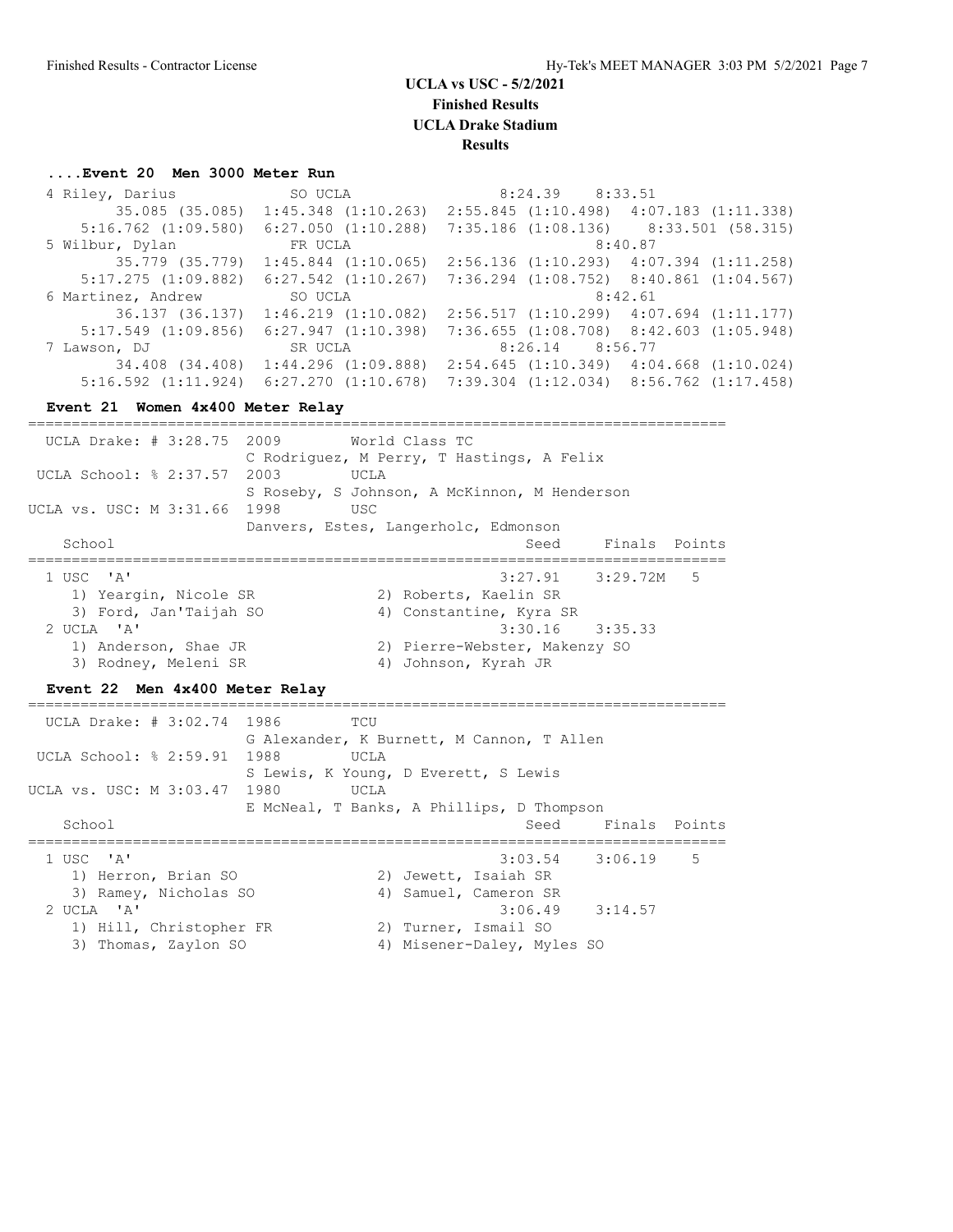# **UCLA vs USC - 5/2/2021 Finished Results**

**UCLA Drake Stadium**

### **Results**

# **Event 23 Women High Jump**

| Progression: 1.56, 1.61, 1.66, 1.71, 1.76, 1.79, 1.82<br>UCLA Drake: # 1.93m 1983<br>UCLA School: % 1.98m<br>1995<br>UCLA vs. USC: M 1.94m 1995<br>Name<br>===================================                                                                                                                                                                                                                                                                        | Pam Spencer<br>Amy Acuff, UCLA<br>Amy Acuff, UCLA<br>Year School      | Seed<br>======= | Finals            |                                 | Points       |
|-----------------------------------------------------------------------------------------------------------------------------------------------------------------------------------------------------------------------------------------------------------------------------------------------------------------------------------------------------------------------------------------------------------------------------------------------------------------------|-----------------------------------------------------------------------|-----------------|-------------------|---------------------------------|--------------|
| 1 Ojora, Temitope<br>1.55 1.60 1.65 1.70 1.75 1.80 1.83<br>___ ___<br>$\circ$<br>$\circ$                                                                                                                                                                                                                                                                                                                                                                              | FR USC<br>$\circ$<br>$\circ$<br>XX                                    | $5 - 08.75$     | 1.80m             | $5 - 10.75$                     | 5            |
| 2 Smalls, Morgan<br>1.55 1.60 1.65 1.70 1.75 1.80 1.83<br>$\Omega$<br>$\circ$                                                                                                                                                                                                                                                                                                                                                                                         | FR USC<br>$\Omega$<br>XO XXX                                          | $5 - 11.50$     | 1.80m             | $5 - 10.75$                     | 3            |
| 3 Chenault, Christina<br>1.55 1.60 1.65 1.70<br>XO.<br>XO XO XXX                                                                                                                                                                                                                                                                                                                                                                                                      | SR UCLA                                                               | $5 - 06.00$     | 1.65m             | $5 - 05.00$                     | $\mathbf{1}$ |
| 4 Videler, Isa<br>1.55 1.60 1.65<br>O X R                                                                                                                                                                                                                                                                                                                                                                                                                             | SR UCLA                                                               | $5 - 05$ .75    | 1.55m             | $5 - 01.00$                     |              |
| Event 24 Men High Jump                                                                                                                                                                                                                                                                                                                                                                                                                                                |                                                                       |                 |                   |                                 |              |
| Progression: 1.21, 1.90, 1.95, 2.00, 2.05, 2.11, 2.14,<br>2.17<br>UCLA Drake: # 2.35m 1989<br>UCLA School: % 2.32m 1996<br>UCLA vs. USC: M 2.26m 2005                                                                                                                                                                                                                                                                                                                 | Jaier Sotomayor, Cuba<br>Del Davis, UCLA<br>Jesse Williams, USC       |                 |                   |                                 |              |
| Name                                                                                                                                                                                                                                                                                                                                                                                                                                                                  | Year School                                                           | Seed            | Finals            |                                 | Points       |
| 1 Thomas, Zaylon<br>1.65 1.70 1.75 1.80 1.85 1.90 1.95 2.00 2.05<br>___   ___    ___                                                                                                                                                                                                                                                                                                                                                                                  | SO UCLA<br>$\bigcirc$<br>$\Omega$<br>O XXX                            |                 | 2.00 <sub>m</sub> | ________________<br>$6 - 06.75$ | 5            |
| 2 Scott, Jordan<br>1.65 1.70 1.75 1.80 1.85<br>$\frac{1}{2} \frac{1}{2} \frac{1}{2} \frac{1}{2} \frac{1}{2} \frac{1}{2} \frac{1}{2} \frac{1}{2} \frac{1}{2} \frac{1}{2} \frac{1}{2} \frac{1}{2} \frac{1}{2} \frac{1}{2} \frac{1}{2} \frac{1}{2} \frac{1}{2} \frac{1}{2} \frac{1}{2} \frac{1}{2} \frac{1}{2} \frac{1}{2} \frac{1}{2} \frac{1}{2} \frac{1}{2} \frac{1}{2} \frac{1}{2} \frac{1}{2} \frac{1}{2} \frac{1}{2} \frac{1}{2} \frac{$<br>$\bigcirc$ $---$<br>XO | SR USC                                                                |                 | 1.80m             | $5 - 10.75$                     | 3            |
|                                                                                                                                                                                                                                                                                                                                                                                                                                                                       |                                                                       |                 |                   |                                 |              |
| 3 Lieb, Aiden<br>1.65 1.70 1.75 1.80<br>XO XXX<br>$\circ$<br>$\circ$                                                                                                                                                                                                                                                                                                                                                                                                  | R<br>FR UCLA                                                          |                 | 1.75m             | $5 - 08.75$                     | 1            |
| Event 25 Women Pole Vault                                                                                                                                                                                                                                                                                                                                                                                                                                             |                                                                       |                 |                   |                                 |              |
| _________________<br>Progression: 3.26, 3.41, 3.56, 3.71, 3.86, 4.01, 4.11<br>UCLA Drake: # 4.50m<br>2008<br>UCLA School: % 4.60m<br>2006<br>UCLA vs. USC: M 4.27m                                                                                                                                                                                                                                                                                                    | Chelsea Johnson, Nike<br>Chelsea Johnson, UCLA<br>Brysun Stately, USC |                 |                   |                                 |              |
| Name                                                                                                                                                                                                                                                                                                                                                                                                                                                                  | Year School                                                           | Seed            | Finals            |                                 | Points       |
| 1 Cervantes, Mia<br>3.26 3.41 3.56 3.71 3.86 4.01 4.06<br>$\circ$<br>$\circ$                                                                                                                                                                                                                                                                                                                                                                                          | SO UCLA<br>XO XXX<br>$\circ$                                          | $13 - 01.50$    | 4.01m             | $13 - 01.75$                    | 5            |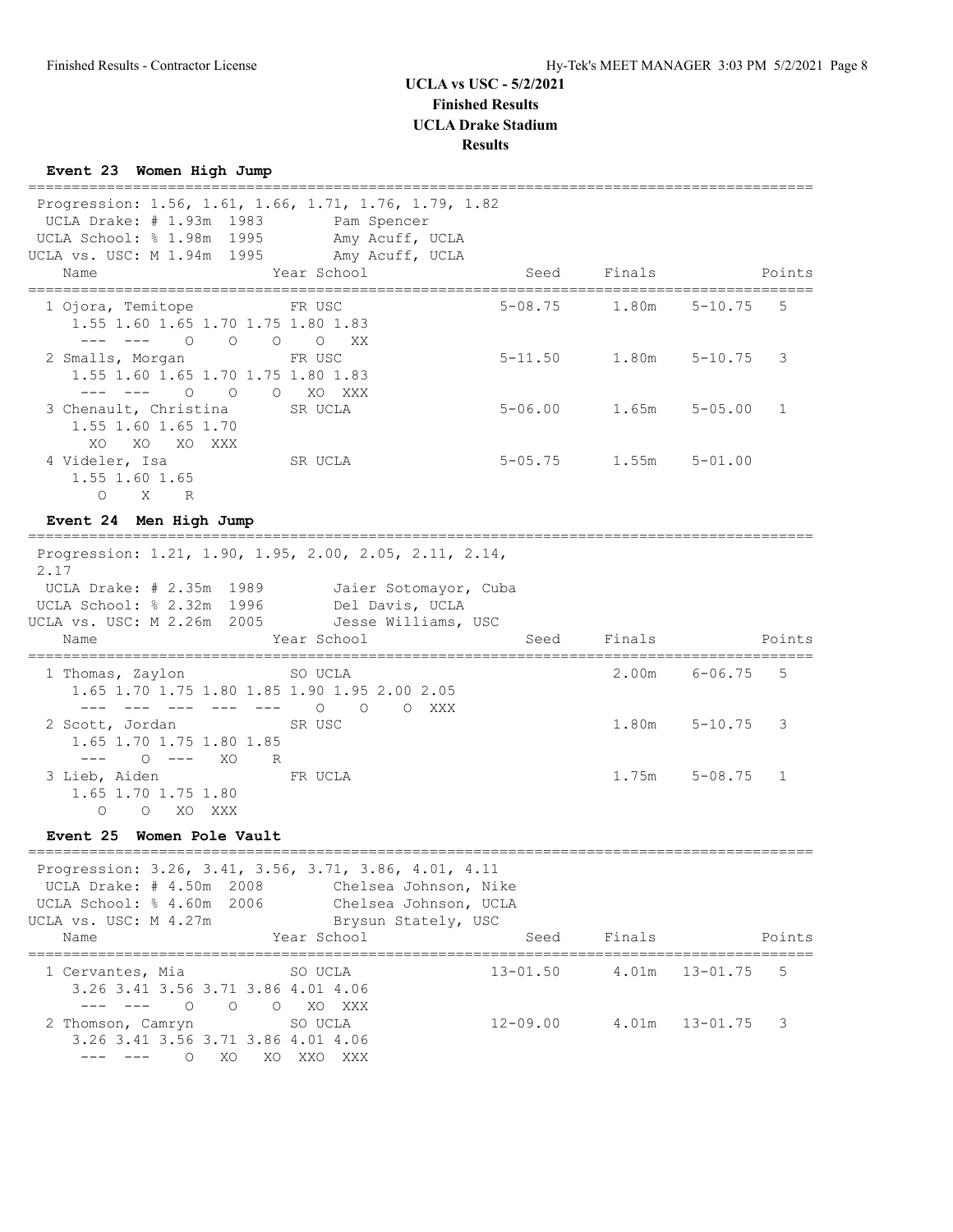### **UCLA vs USC - 5/2/2021**

**Finished Results UCLA Drake Stadium Results**

| Event 25 Women Pole Vault                                                                                                                                                                                   |                                  |                   |                                    |             |                          |        |
|-------------------------------------------------------------------------------------------------------------------------------------------------------------------------------------------------------------|----------------------------------|-------------------|------------------------------------|-------------|--------------------------|--------|
| 3 Adamiec, Katerina<br>3.26 3.41 3.56 3.71 3.86 4.01<br>$---$                                                                                                                                               | <b>ER UCLA</b><br>XO O O XXO XXX |                   | $12-07.50$ 3.86m $12-08.00$        |             |                          | 1      |
| 4 Grant, Isabella<br>3.26 3.41 3.56 3.71 3.86<br>O XO XXO XXX                                                                                                                                               | SO UCLA                          |                   | $12-03.25$ 3.71m $12-02.00$        |             |                          |        |
| Event 26 Men Pole Vault<br>_________________________                                                                                                                                                        |                                  |                   |                                    |             |                          |        |
| Progression: 3.86, 4.01, 4.16, 4.31, 4.46, 4.61, 4.76,<br>4.91, 5.01, 5.11<br>UCLA Drake: # 5.77m 1984 Mike Tully, NYAC<br>UCLA School: % 5.71m 1978 Mike Tully, UCLA<br>UCLA vs. USC: M 5.62m 2014<br>Name | Year School                      | Mike Woepse, UCLA | Seed                               | Finals      |                          | Points |
| 1 Brown, Kyle<br>4.76 4.91 5.01 5.11 5.16<br>--- XO XO XXO XXX                                                                                                                                              | SR UCLA                          |                   | $16-07.50$ 5.11m $16-09.25$        |             |                          | -5     |
| 2 Curran, Tate<br>4.76 4.91 5.01<br>$---$ 0 XXX                                                                                                                                                             | SR UCLA                          |                   | $17-00.75$ 4.91m $16-01.25$        |             |                          | 3      |
| Event 27 Women Long Jump                                                                                                                                                                                    |                                  |                   |                                    |             |                          |        |
| All athletes will receive 6 attempts<br>UCLA Drake: # 6.99m 1985<br>UCLA School: % 7.24m 1985 Jackie Joyner-Kersee, UCLA<br>UCLA vs. USC: M 6.99m 1985 Jackie Joyner-Kersee, UCLA<br>Name                   | Year School                      |                   | Jackie Joyner-Kersee, UCLA<br>Seed | Finals Wind |                          | Points |
| 1 Smalls, Morgan                                                                                                                                                                                            | FR USC                           |                   | $21 - 00.00$                       |             | $6.42m$ $0.8$ $21-00.75$ | 5      |

2 Thomas, Lanae-Tava JR USC 20-11.25 6.26m +0.0 20-06.50 3

4 Gruenwald, Jai JR UCLA 19-02.50 5.61m 2.0 18-05.00

3 Ojora, Temitope FR USC 19-08.25 5.96m NWI 19-06.75 1

| $5.31$ m $(1.6)$ $5.28$ m $(+0.0)$ $5.33$ m $(+0.0)$ $5.28$ m $(0.2)$ $5.61$ m $(2.0)$ $5.43$ m $(-0.3)$ |  |                                 |  |
|----------------------------------------------------------------------------------------------------------|--|---------------------------------|--|
| 5 Kamara, Hawa                         JR UCLA                                                           |  | $17-02.00$ 5.25m +0.0 17-02.75  |  |
| FOUL $(-0.2)$ FOUL $(1.0)$ 5.25m $(+0.0)$ FOUL $(0.9)$ FOUL $(2.1)$ FOUL $(0.1)$                         |  |                                 |  |
|                                                                                                          |  | $16-07.00$ 5.10m $2.1$ 16-08.75 |  |
| $4.88m (+0.0)$ $4.88m (-0.6)$ $4.98m (+0.0)$ $4.90m (0.1)$ $FOUL (+0.0)$ $5.10m (2.1)$                   |  |                                 |  |
|                                                                                                          |  |                                 |  |

5.95m(1.6) 6.25m(1.5) 6.26m(+0.0) 6.15m(-0.1) PASS PASS

FOUL(2.1) 5.74m(0.7) 5.95m(-0.6) 5.96m(-0.0) PASS PASS

6.42m(0.8) 6.31m(1.5) FOUL(0.3) 6.21m(-0.5) PASS PASS

## **Event 28 Men Long Jump**

 All athletes will receive 6 attempts UCLA Drake: # 8.71m 1984 Carl Lewis, SMTC UCLA School: % 8.24m 1973 James McAlister, UCLA UCLA vs. USC: M 8.24m 1973 James McAlister, UCLA Name Year School Seed Finals Wind Points =============================================================================================== 1 Scott, Jordan SR USC 25-07.25 7.38m 0.1 24-02.50 5 FOUL(0.7) 7.38m(0.1) PASS(+0.0) PASS(+0.0) PASS(+0.0) PASS(+0.0)

===============================================================================================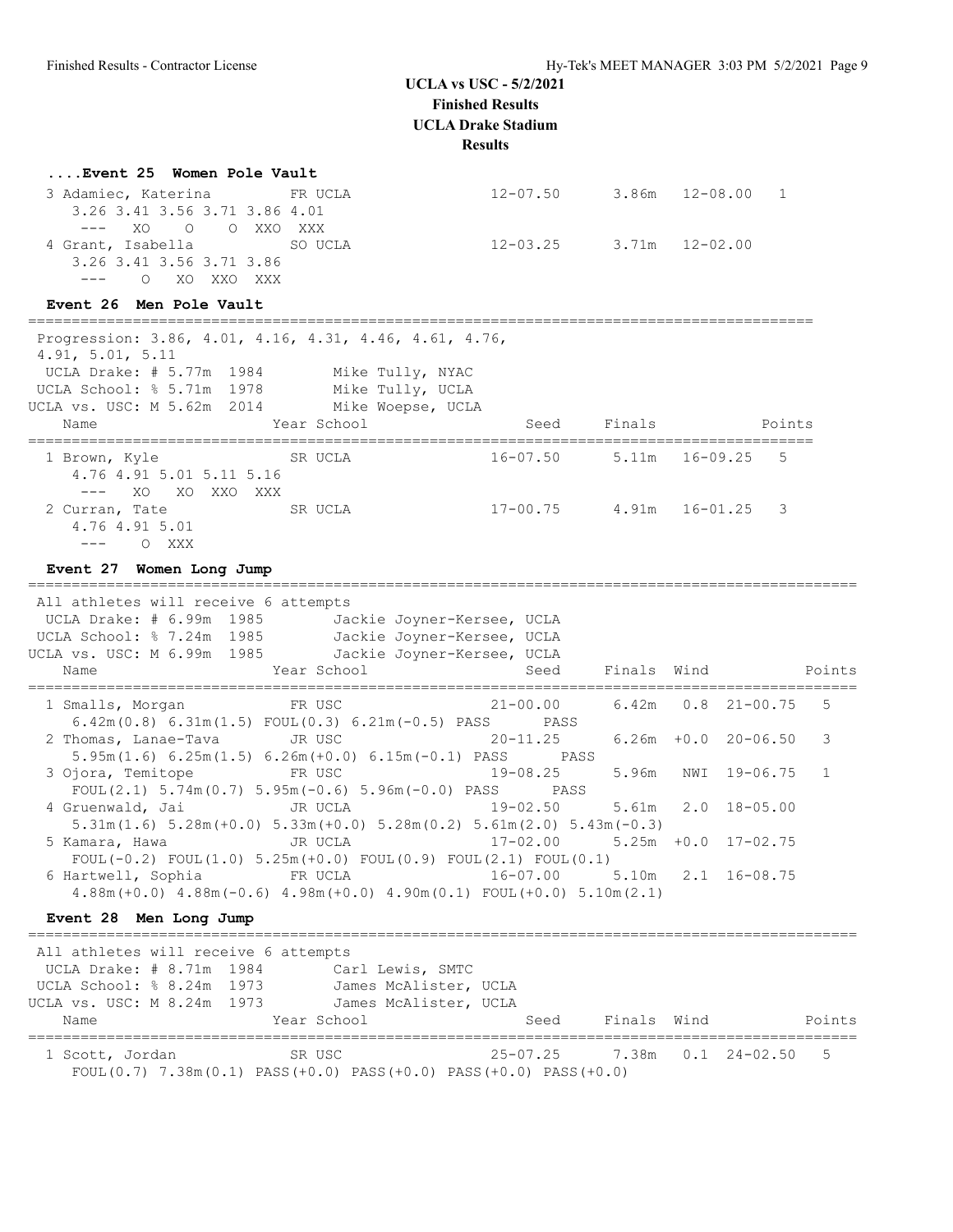### **....Event 28 Men Long Jump**

|                | 2 Jackson, Jalyn JR USC                                                              | $24-08.25$ 7.02m 0.3 23-00.50 3         |  |  |
|----------------|--------------------------------------------------------------------------------------|-----------------------------------------|--|--|
|                | FOUL(1.2) FOUL(1.2) FOUL(0.1) $7.02m(0.3)$ FOUL(+0.0) PASS(+0.0)                     |                                         |  |  |
| 3 Enos, Alex   | SO UCLA                                                                              |                                         |  |  |
|                | $6.57m (+0.0) 6.97m (0.6) 6.36m (0.1) 6.19m (1.3) 6.52m (+0.0) 6.67m (+0.0)$         |                                         |  |  |
| 4 Shaw, Darryl |                                                                                      |                                         |  |  |
|                | 6.74m $(+0.0)$ FOUL $(0.1)$ 6.67m $(1.1)$ FOUL $(2.6)$ PASS $(+0.0)$ PASS $(+0.0)$   |                                         |  |  |
|                | 5 Lieb, Aiden<br>FR UCLA                                                             | 22-07.00       6.48m       0.9 21-03.25 |  |  |
|                | $5.04$ m $(1.1)$ FOUL $(0.9)$ 6.48m $(0.9)$ FOUL $(1.5)$ PASS $(+0.0)$ PASS $(+0.0)$ |                                         |  |  |

#### **Event 29 Women Triple Jump**

=============================================================================================== All athletes will receive 6 attempts UCLA Drake: # 13.89m 2011 Blessing Ufodiama, RWU UCLA School: % 14.07m 2005 Candice Baucham, UCLA UCLA vs. USC: M 13.69m 1987 Wendy Brown, USC Name Year School Seed Finals Wind Points =============================================================================================== 1 Ojora, Temitope FR USC 43-03.75 13.18m +0.0 43-03.00 5 13.04m(1.1) PASS(+0.0) 13.18m(+0.0) PASS(+0.0) 13.08m(2.5) 12.77m(0.6) 2 Smalls, Morgan FR USC 41-10.50 13.00m +0.0 42-08.00 3 FOUL(1.9) 12.49m(1.3) FOUL(-0.4) 12.37m(-0.9) 13.00m(+0.0) FOUL(0.6) 3 Kamara, Hawa JR UCLA FOUL(+0.0) FOUL(1.2)  $11.52m(+0.0)$   $11.74m(-0.4)$  FOUL(1.2)  $11.65m(-1.1)$  4 Hartwell, Sophia FR UCLA 35-00.50 10.56m 0.8 34-07.75 10.29m(-1.3) 10.48m(1.0) 10.13m(-0.1) 10.56m(0.8) 10.53m(0.4) 10.28m(1.0)

### **Event 30 Men Triple Jump**

## ===============================================================================================

 All athletes will receive 6 attempts UCLA Drake: # 17.36m 1982 Willie Banks, Athletics West UCLA School: % 17.05m 1978 Willie Banks, UCLA UCLA vs. USC: M 17.17m 2003 Allen Sims, USC Name Year School Seed Finals Wind Points =============================================================================================== 1 Scott, Jordan SR USC 55-07.75 15.87m 0.9 52-01.00 5 FOUL(0.6) 15.50m(0.7) FOUL(+0.0) FOUL(0.4) 15.87m(0.9) FOUL(1.4) 2 Shaw, Darryl SR USC 49-06.50 15.14m 1.0 49-08.25 3 15.04m(1.2) 14.58m(1.4) 14.72m(1.1) 15.14m(1.0) 14.73m(0.3) 15.00m(+0.0) 3 Jackson, Jalyn JR USC 52-04.00 14.43m 1.5 47-04.25 1 FOUL(1.5) 14.43m(1.5) FOUL(+0.0)

#### **Event 31 Women Discus Throw**

 All athletes will receive 6 attempts UCLA Drake: # 63.50m 2000 Seilala Sua, UCLA UCLA School: % 65.90m 2000 Seilala Sua, UCLA UCLA vs. USC: M 63.50m 2000 Seilala Sua, UCLA Name Year School Seed Finals Points ========================================================================================== 99-04.50 54.17m 177-09 5 FOUL 54.17m FOUL FOUL 50.24m FOUL 2 Freeman, Karlee JR USC 79-05.75 52.10m 170-11 3 42.10m 52.10m 51.65m FOUL 48.65m FOUL

==========================================================================================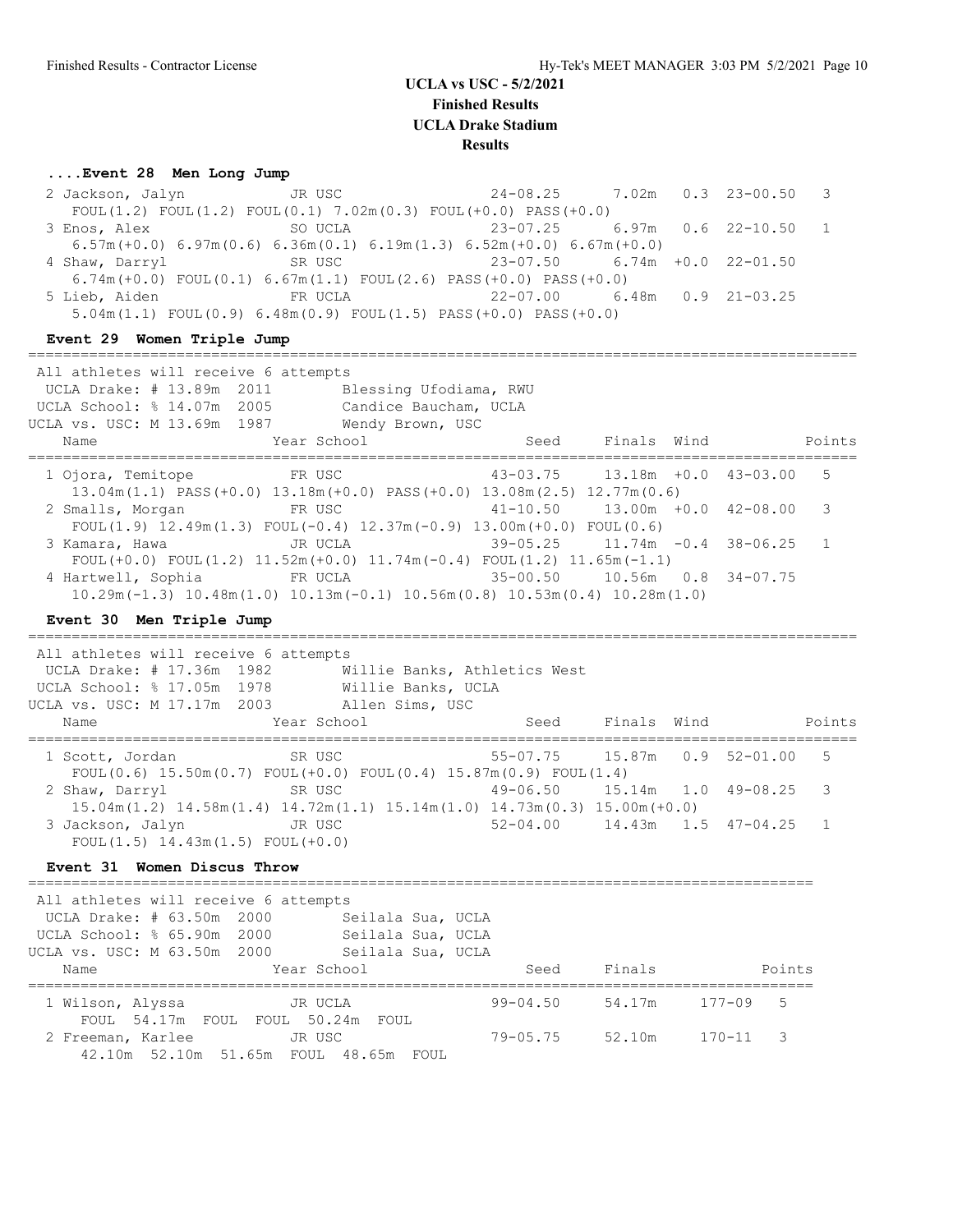**Finished Results**

**UCLA Drake Stadium**

**Results**

#### **....Event 31 Women Discus Throw**

| 3 Ramirez, Natalie | SO UCLA                                      | 64-03.50 | 49.81m | 163-05 1 |
|--------------------|----------------------------------------------|----------|--------|----------|
|                    | 49.81m  43.88m  46.44m  FOUL  48.47m  45.55m |          |        |          |
|                    |                                              | 44-05.25 | 45.44m | 149-01   |
|                    | FOUL 45.44m FOUL FOUL FOUL FOUL              |          |        |          |

### **Event 32 Men Discus Throw**

| All athletes will receive 6 attempts              |              |                       |              |
|---------------------------------------------------|--------------|-----------------------|--------------|
| UCLA Drake: # 70.10m 1976<br>Mac Wilkins, PCC     |              |                       |              |
| UCLA School: % 68.16m 2012<br>Julian Wruck, UCLA  |              |                       |              |
| UCLA vs. USC: M 65.30m 2013<br>Julian Wruck, UCLA |              |                       |              |
| and the Mean School and School and School<br>Name |              | Seed Finals           | Points       |
| <b>Example 18 SR USC</b><br>1 Johnson, McKay      | $44 - 04.50$ | 52.79m                | .5<br>173-02 |
| 52.79m FOUL FOUL FOUL 52.13m 51.57m               |              |                       |              |
| 2 Katnik, Matthew SR USC                          |              | 62-02.25 52.76m       | 3<br>173-01  |
| 51.53m FOUL FOUL 49.11m FOUL 52.76m               |              |                       |              |
| 3 Wilson, Jacob SR UCLA                           | 67-00.25     | 51.02m                | 167-05<br>1  |
| FOUL FOUL 48.59m 51.02m FOUL FOUL                 |              |                       |              |
| 4 Gordien, Dayne<br><b>ER UCLA</b>                |              | 169-01 50.66m         | $166 - 02$   |
| 50.66m 49.89m FOUL 50.64m 48.23m FOUL             |              |                       |              |
| 5 Johnson, Christian FR USC                       | $44 - 04.50$ | 50.17m                | $164 - 07$   |
| FOUL 48.31m 50.17m FOUL 46.04m FOUL               |              |                       |              |
| Example 20 SO UCLA<br>6 Cruz, Gino                |              | $52 - 04.50$ $46.69m$ | $153 - 02$   |
| 46.00m FOUL 46.50m FOUL 46.69m FOUL               |              |                       |              |
| 7 Knight, Trey TR USC                             |              | $44 - 04.50$ $46.09m$ | $151 - 02$   |
| 42.99m 45.86m FOUL 43.52m 44.96m 46.09m           |              |                       |              |

## **Event 33 Women Hammer Throw**

========================================================================================== All athletes will receive 6 attempts UCLA Drake: # 70.54m 2009 Jessica Crosby, UCLA UCLA School: % 68.05m 2013 Ida Storm, UCLA UCLA vs. USC: M 69.14m 2009 Eva Orban, USC

| Name                                                     | Year School                                     | Seed         | Finals  |              | Points |
|----------------------------------------------------------|-------------------------------------------------|--------------|---------|--------------|--------|
| 1 Wilson, Alyssa<br>68.09m 69.94m FOUL 67.76m 65.77m     | JR UCLA<br>FOUL                                 | $231 - 09$   | 69.94mM | $229 - 05$ 5 |        |
| 2 McArthur, Joy                                          | SR USC<br>63.93m 61.21m FOUL 55.79m FOUL 60.40m | $14 - 08.25$ | 63.93m  | $209 - 09$ 3 |        |
| 3 Freeman, Karlee<br>57.12m FOUL 55.18m 56.89m FOUL      | JR USC<br>FOUL                                  | $93 - 03.25$ | 57.12m  | 187-05 1     |        |
| 4 Ramirez, Natalie<br>45.12m 50.70m 50.75m 47.90m 51.01m | SO UCLA<br>52.51m                               | $59 - 02.50$ | 52.51m  | $172 - 03$   |        |

### **Event 34 Men Hammer Throw**

| All athletes will receive 6 attempts |  |                        |      |        |        |
|--------------------------------------|--|------------------------|------|--------|--------|
| UCLA Drake: # 77.36m 1996            |  | Balazs Kiss, USC       |      |        |        |
| UCLA School: % 69.92m 2008           |  | Boldizsar Kocsor, UCLA |      |        |        |
| UCLA vs. USC: M 77.80m 1995          |  | Balazs Kill, USC       |      |        |        |
| Name                                 |  | Year School            | Seed | Finals | Points |
|                                      |  |                        |      |        |        |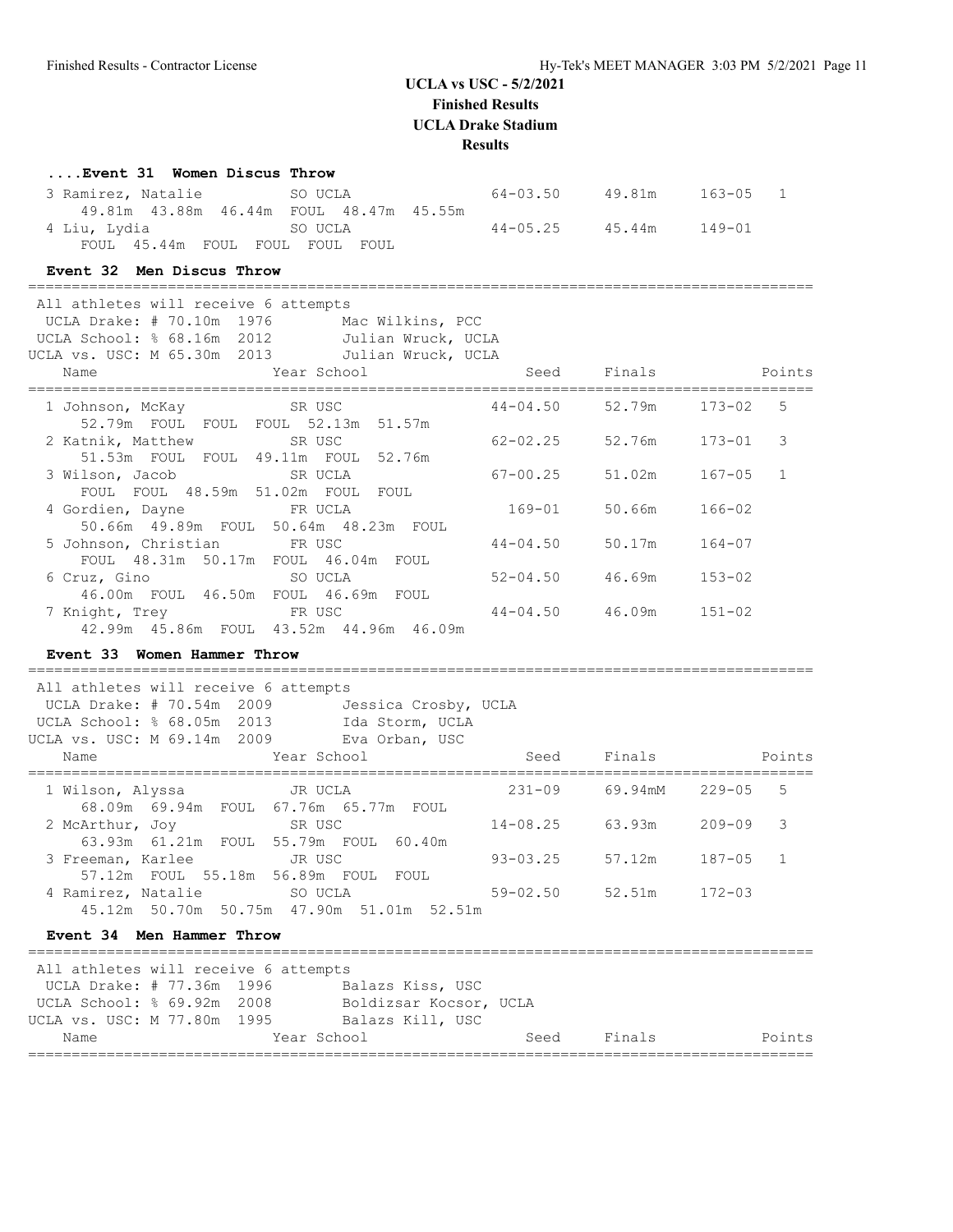## **UCLA vs USC - 5/2/2021 Finished Results**

**UCLA Drake Stadium**

**Results**

| Event 34 Men Hammer Throw |  |  |  |  |  |  |
|---------------------------|--|--|--|--|--|--|
|---------------------------|--|--|--|--|--|--|

| 1 Bultman, Nathan                        | SR USC                                  | $21 - 06.25$ | 70.44m% | $231 - 01$ 5 |  |
|------------------------------------------|-----------------------------------------|--------------|---------|--------------|--|
| FOUL<br>FOUL<br>FOUL                     | FOUL 70.44m<br>FOUL                     |              |         |              |  |
| 2 Knight, Trey                           | FR USC                                  | $26 - 09.25$ | 66.98m  | $219 - 09$ 3 |  |
| 65.44m  65.33m  FOUL  FOUL  66.98m  FOUL |                                         |              |         |              |  |
| 3 Wilson, Jacob                          | SR UCLA                                 | $07 - 05.25$ | 62.28m  | $204 - 04$ 1 |  |
|                                          | 62.28m 58.75m 61.01m 58.39m 61.86m FOUL |              |         |              |  |
| 4 Johnson, Christian                     | FR USC                                  | $96 - 09.75$ | 59.23m  | $194 - 04$   |  |
| FOUL                                     | FOUL 59.22m 59.23m 57.78m FOUL          |              |         |              |  |

==========================================================================================

#### **Event 35 Women Javelin Throw**

| All athletes will receive 6 attempts<br>UCLA Drake: # 61.23m 2015<br>UCLA School: % 50.63m 2009<br>UCLA vs. USC: M 55.30m 2002 | Jucilene Gomez, Brazil<br>Tara Ross, UCLA<br>Irina Stasiulionyte, USC |              |                 |              |
|--------------------------------------------------------------------------------------------------------------------------------|-----------------------------------------------------------------------|--------------|-----------------|--------------|
| Name                                                                                                                           | Year School                                                           |              | Seed Finals     | Points       |
| 1 Casarotto, Ilaria       JR UCLA<br>49.86m 47.56m 49.42m FOUL 48.82m FOUL                                                     |                                                                       |              | 69-08.50 49.86m | -5<br>163-07 |
| 2 McFall, Lauren<br>47.85m  42.90m  43.45m  46.69m  48.38m  45.41m                                                             | JR UCLA                                                               | 59-06.50     | 48.38m          | $158 - 09$ 3 |
| 3 Videler, Isa<br>38.13m 38.91m 39.00m 37.46m 31.47m 32.37m                                                                    | SR UCLA                                                               | $25 - 11.25$ | 39.00m 127-11 1 |              |
| 4 Chenault, Christina<br>FOUL 33.96m FOUL 37.83m 38.31m 35.91m                                                                 | SR UCLA                                                               | $127 - 03$   | 38.31m          | $125 - 08$   |

#### **Event 36 Men Javelin Throw**

========================================================================================== All athletes will receive 6 attempts UCLA Drake: # 82.82m 1990 Patrik Boden, Texas UCLA School: % 79.20m 1993 Erik Smith, UCLA UCLA vs. USC: M 80.01m 2009 Corey White, USC Name Year School Seed Finals Points ========================================================================================== 1 Johnson, Christian FR USC 19.99m 164-00 5 42.36m PASS 49.99m PASS PASS PASS 2 Lange, Dylan SO USC 53-08.25 46.70m 153-02 3 35.99m 46.70m 45.34m 45.04m 46.57m 45.89m 3 Lieb, Aiden FR UCLA 38.79m 127-03 1 38.79m FOUL FOUL 33.60m 36.65m FOUL

### **Event 37 Women Shot Put**

 All athletes will receive 6 attempts UCLA Drake: # 19.04m 1985 Ramona Pagel, Unat UCLA School: % 18.86m 1995 Valetya Althouse, UCLA UCLA vs. USC: M 17.98m 1996 Valetya Althouse, UCLA Name Year School Seed Finals Points ========================================================================================== 1 Wilson, Alyssa JR UCLA 16.92m 17.74m 16.42m 17.05m 16.27m 16.85m 2 Freeman, Karlee JR USC 52-02.00 15.69m 51-05.75 3 13.99m 14.48m FOUL 14.61m 13.37m 15.69m 3 Ramirez, Natalie SO UCLA 50-01.25 14.71m 48-03.25 1 FOUL 14.71m 14.26m FOUL 14.53m 14.37m

==========================================================================================